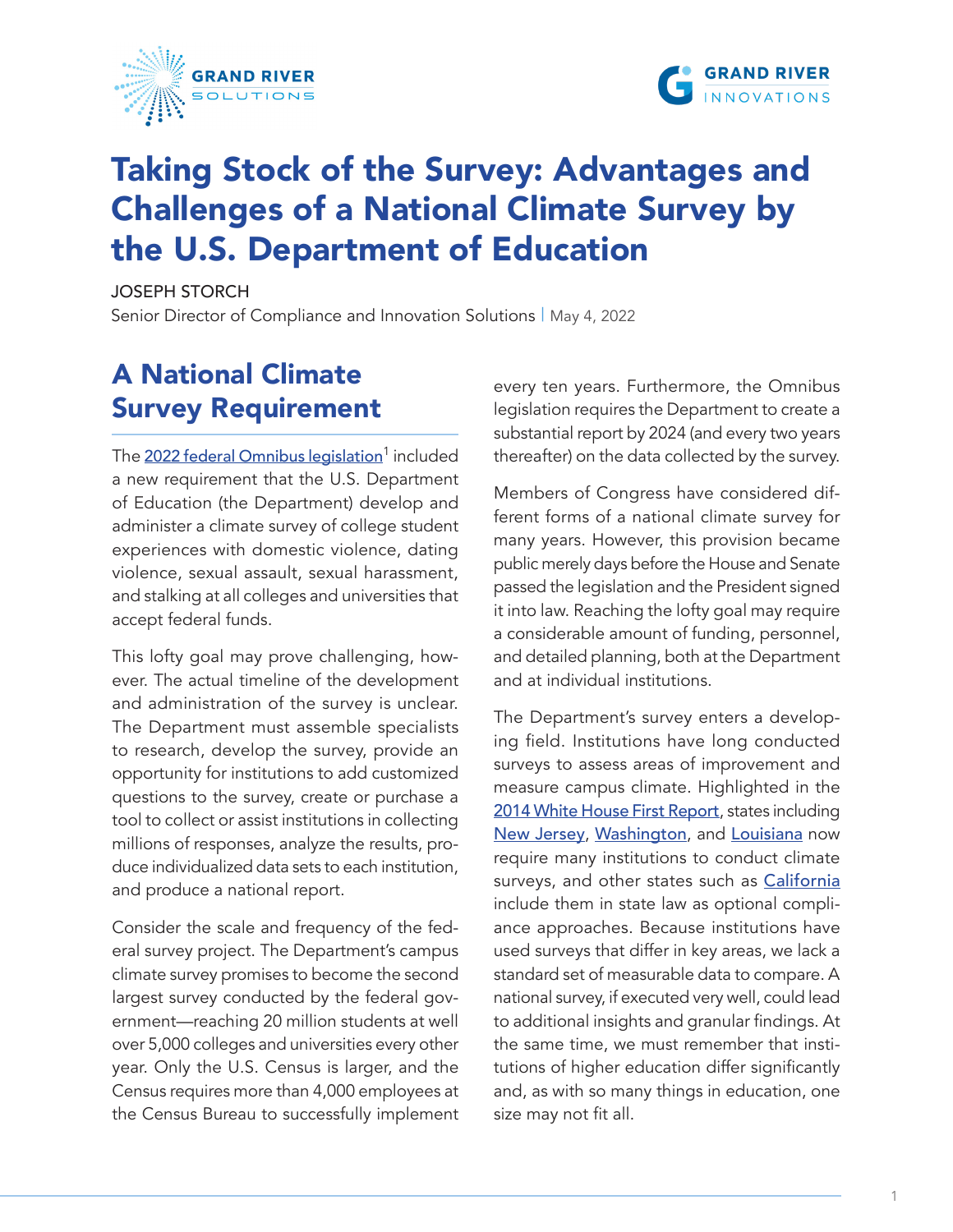# What Does the Omnibus Legislation Require?

The Department, working with experts, "shall develop, design, and make available through a secure and accessible online portal, a standardized online survey tool regarding postsecondary student experiences with domestic violence, dating violence, sexual assault, sexual harassment, and stalking."

The following discussion includes key takeaways and analysis of different provisions.

# DEVELOPING THE SURVEY

To develop the survey tool, the Department must work with interdisciplinary experts and federal agencies including the Justice Department, Centers for Disease Control and Prevention, Health and Human Services, and experts in survey development, prevalence, higher education, and victim services.

#### TAKEAWAYS

The Department must develop a structure and process to work with stakeholders. It may proceed in a manner equivalent to negotiated [rulemaking](https://www2.ed.gov/policy/highered/reg/hearulemaking/2021/index.html?src=rn) based on stakeholder and agency consensus. Alternatively, internal or external experts may be assigned to develop the survey and then circulate a draft to the required groups for review and comment before finalizing. Note that, unlike the 2013 Violence Against Women Act (VAWA) [amendments to the Clery Act](https://higherlogicdownload.s3.amazonaws.com/URMIA/9c74ddba-4acc-4dcd-ba3a-d6cd4c945342/UploadedImages/documents/grac/GRAC_WP_VAWA-Clery_20170530.pdf), which used VAWA Reauthorization to make changes to the Higher Education Act (HEA), this requirement appears to sit firmly in VAWA, not HEA, and applies to all colleges and universities that accept federal funds (not just Title IV funds). Therefore, the negotiated rulemaking required under the HEA likely does not apply. Regardless, many voices will be heard in the process.

Some will have strong opinions about the appropriateness and effectiveness of specific questions, language choice, length and comprehensiveness of the survey, topics covered, and whether (and how) to ask if the survey respondent has committed any of these violations. Reasonable minds will differ, and these differing opinions will require discussion and (hopefully) consensus.

One challenge in group development of a survey is the "kitchen sink" approach to question inclusion, which may produce a long survey that runs counter to the legislation's goals. For example, Expert A and Expert B each feel strongly about different questions that test a similar area. Rather than choosing one or the other, some drafting committees historically chose to include both questions; perhaps to keep the peace and because there is generally not a financial cost to adding additional questions. In fact, in some cases there are advantages to testing the same topic in different ways to determine if responses are consistent. However, when we rinse and repeat for each topic, you end up with a very long instrument, and that will not be ideal for this purpose. As discussed below, a "kitchen sink" approach poses challenges that may conflict with the legislation's goals.

# SURVEY TOPICS

The legislation outlines general survey topics, including:

- Optional demographic reporting;
- Prevalence of domestic violence, dating violence, sexual assault, stalking and sexual harassment;
- Student knowledge of institution policies and procedures;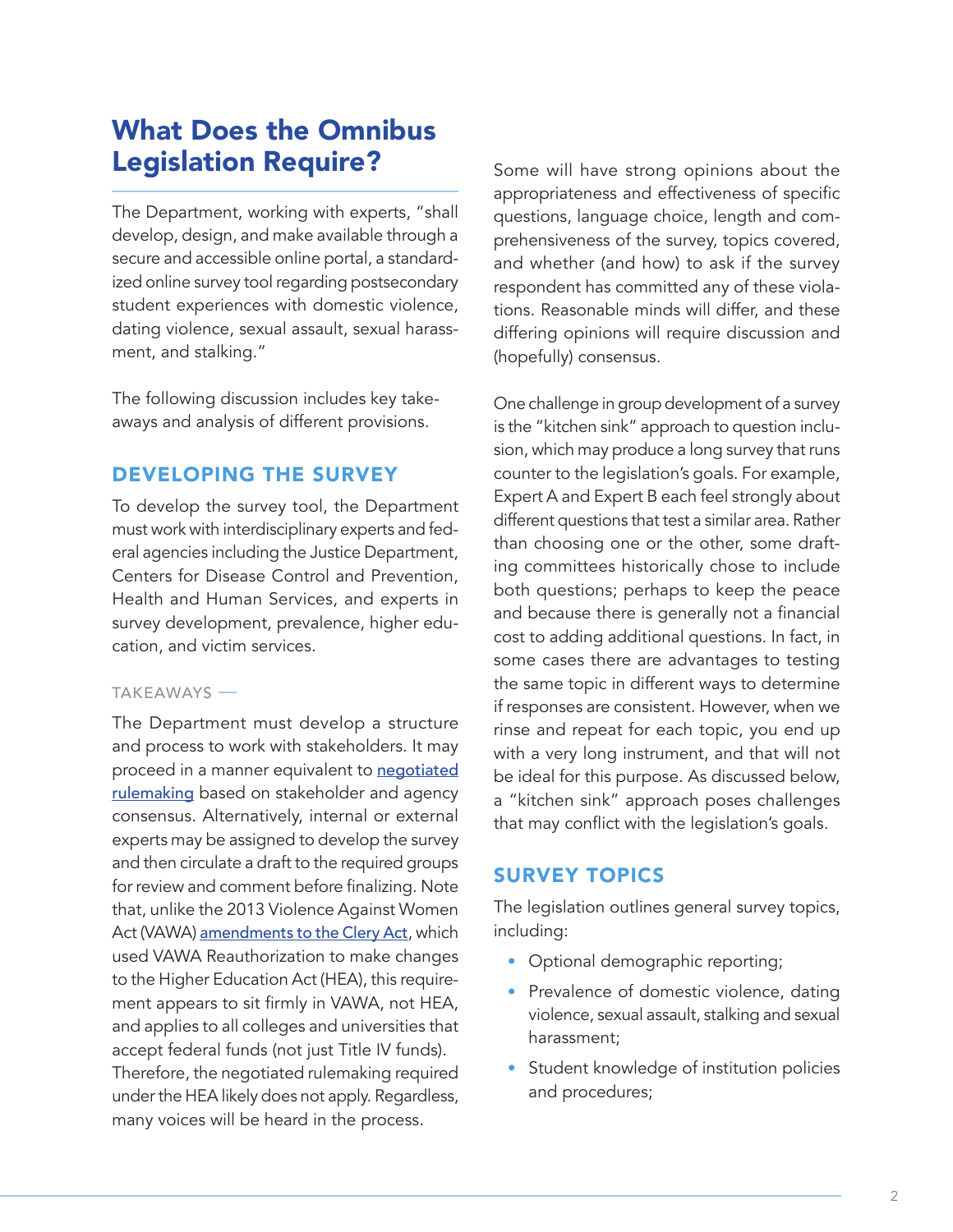- For disclosed incidents:
	- **•** Whether incidents were reported;
	- **o** To whom:
	- Whether there was a referral to law enforcement;
	- **•** Whether an investigation occurred and the length and final resolution of the investigation;
	- Whether force, incapacitation, or coercion was used;
	- **•** Whether the accused was a student at the institution;
	- **•** Whether the survey taker reported the incident to law enforcement, and why they chose to report or not report; and
	- **•** The impact on the survey takers' education (including lower grades, dropped classes, leaves of absence and financial consequences).
- The impact and effectiveness of prevention and awareness programs as well as complaint processes;
- Attitudes towards violence and harassment, and the willingness of bystanders to intervene; and
- Other questions added by the Department of Education.

#### TAKEAWAYS -

The mandated topics appear drawn from a review of existing surveys and state laws governing climate surveys and each topic will likely include several questions. The legislation has firmly adopted a "kitchen sink" approach to required survey topics leading to what may be a very long instrument, perhaps the longest climate survey to date. That comprehensiveness will come at a cost. Length of survey is

the enemy of completion, especially for survey participants who may have demanding work and familial obligations. It is easy and may feel costless for policymakers to require testing of many areas, and in a perfect world, a national sample for each question is valuable. The students who are being asked to voluntarily complete the survey, however, may be deterred by a long instrument. Compounding the problem, students will not be equally likely to complete a long survey. Residential students who do not work full time and are not taking care of children will have more time to complete a long survey than commuting students who are balancing full-time work (sometimes multiple jobs), children, and other obligations. Length will also compound inequitable completion rates on the basis of other identities, meaning we will not have a fully representative sample.

The topics seem best pegged to a four-year liberal arts institution with mostly traditional-aged students. The Department, however, will have to create a survey that makes sense for all types of institutions. Questions about experiences at residence halls or Greek-letter organizations will feel out of place at community colleges and trade schools that are not residential. Questions about experiences on campus are not appropriate for students who take classes solely online (or at institutions that do not maintain a physical campus). The Department will either have to create a very vague survey that technically fits all institution types, or create various surveys that can be used for different institution types. Either way, this will take work and careful consideration.

Another challenge will be capturing impact and effectiveness of prevention, awareness programs, and complaint processes. Institutions use a variety of prevention programs, bystander intervention programs, and awareness programs,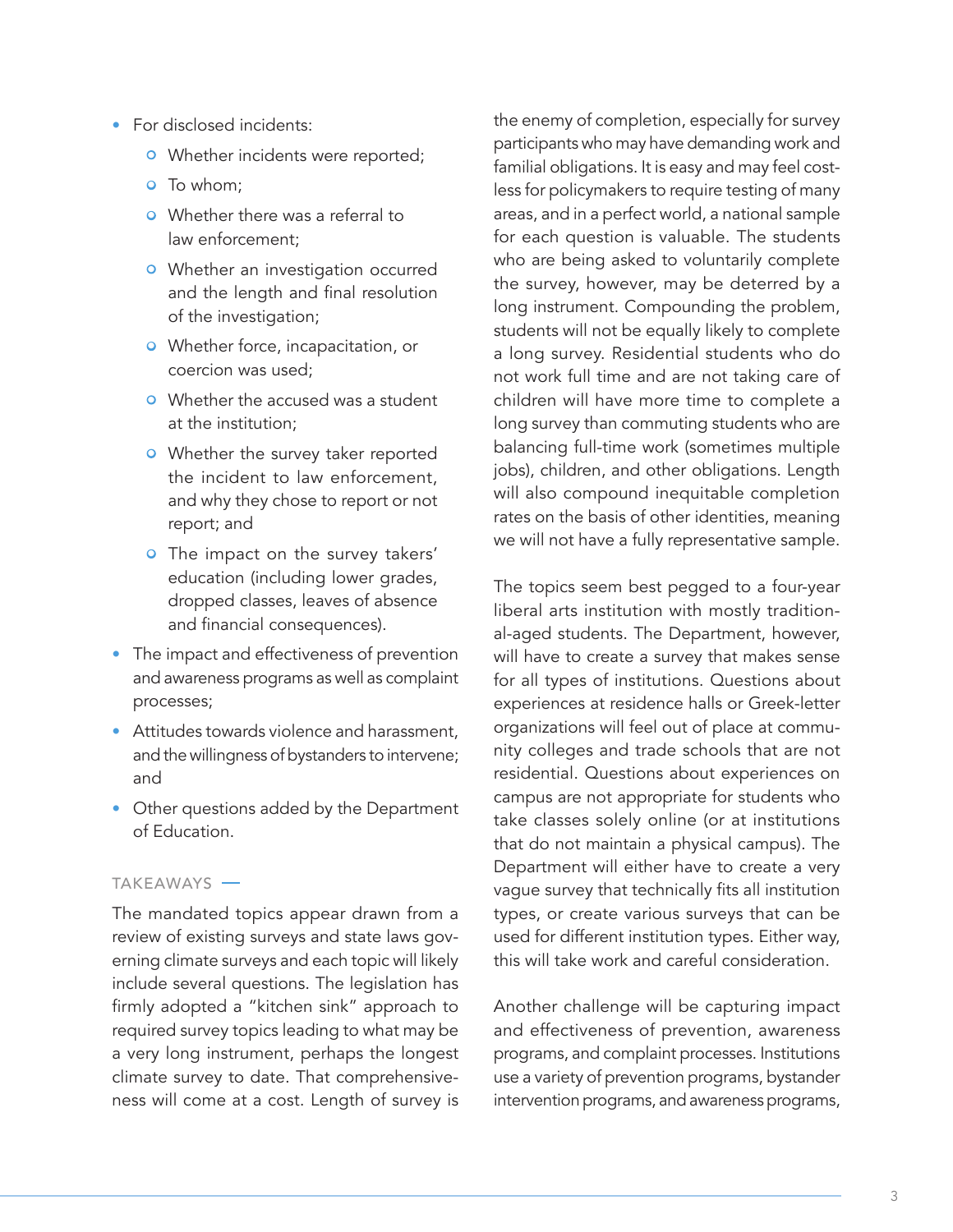and the Department (through the since with-drawn [Clery Act Handbook](https://www2.ed.gov/admins/lead/safety/handbook.pdf)), said colleges could meet the VAWA/Clery Act prevention requirements using programs that are "tailored to your institution's community and the needs of your students and employees" and could be those shown to be effective through research or "promising practices that have been assessed…for value, effectiveness, or outcome but not yet subjected to scientific review." The Department may need to afford flexibility for institutions to modify the prescribed questions to account for differences in nomenclature, programs, and policy or process at each institution. Some interventions are evidence-based, others evidence-informed, and still others are promising but untested. There is no catalog of all programs offered at all institutions, so this question may need to be customized by institution. Similarly, different institutions use different terms for defining violations, the process used to respond to sexual and interpersonal violence and harassment, even including the document that students must follow (Code of Conduct, Honor Code) and what the responsible offices are called (Conduct Office, Judicial Affairs, Student Rights and Responsibilities, Community Standards), and such questions may likewise need customization to be meaningful to survey respondents.

Finally, the questions about whether an investigation occurred and the length and final resolution of that investigation will clearly identify the survey taker at the large number of institutions that have one or two reports (and fewer investigations) per year. The Department will have to determine how to ask these questions while maintaining the confidentiality of the survey respondent (see the section below on administration). At these institutions (which may be the majority of all colleges and universities), the economics "law of small numbers" should caution against trying to read major differences in response and effectiveness as the very small number of cases for which responses

are received may not be representative of how the institution would respond in other matters.

# CUSTOMIZING QUESTIONS

The Department will give colleges and universities the opportunity, at no cost, to request custom questions in addition to the standard questions developed by the Department, and the Department must review and approve these questions before they are added.

#### TAKEAWAYS -

This provision is a significant undertaking and will require time and resources. The Department may have to conduct rulemaking or develop a process to address considerations.

- What will be the process and the timeline for submitting customized questions?
- What standards will be used for reviewing and accepting or rejecting a question?
- Will there be an appeal for custom questions that are rejected?
- What will happen if a question from Institution A is accepted by one reviewer, while a substantively similar or identical question from Institution B is rejected by a different reviewer?
- How many custom questions may an institution submit for consideration?
- How will the Department respond to questions that are not scientifically valid, even if of interest to the institution?
- What will the Department do if an institution submits a question that they may be interested in (and perhaps even scientifically valid), but that the Department (in this Administration or a future one) finds to be controversial or politically unpalatable?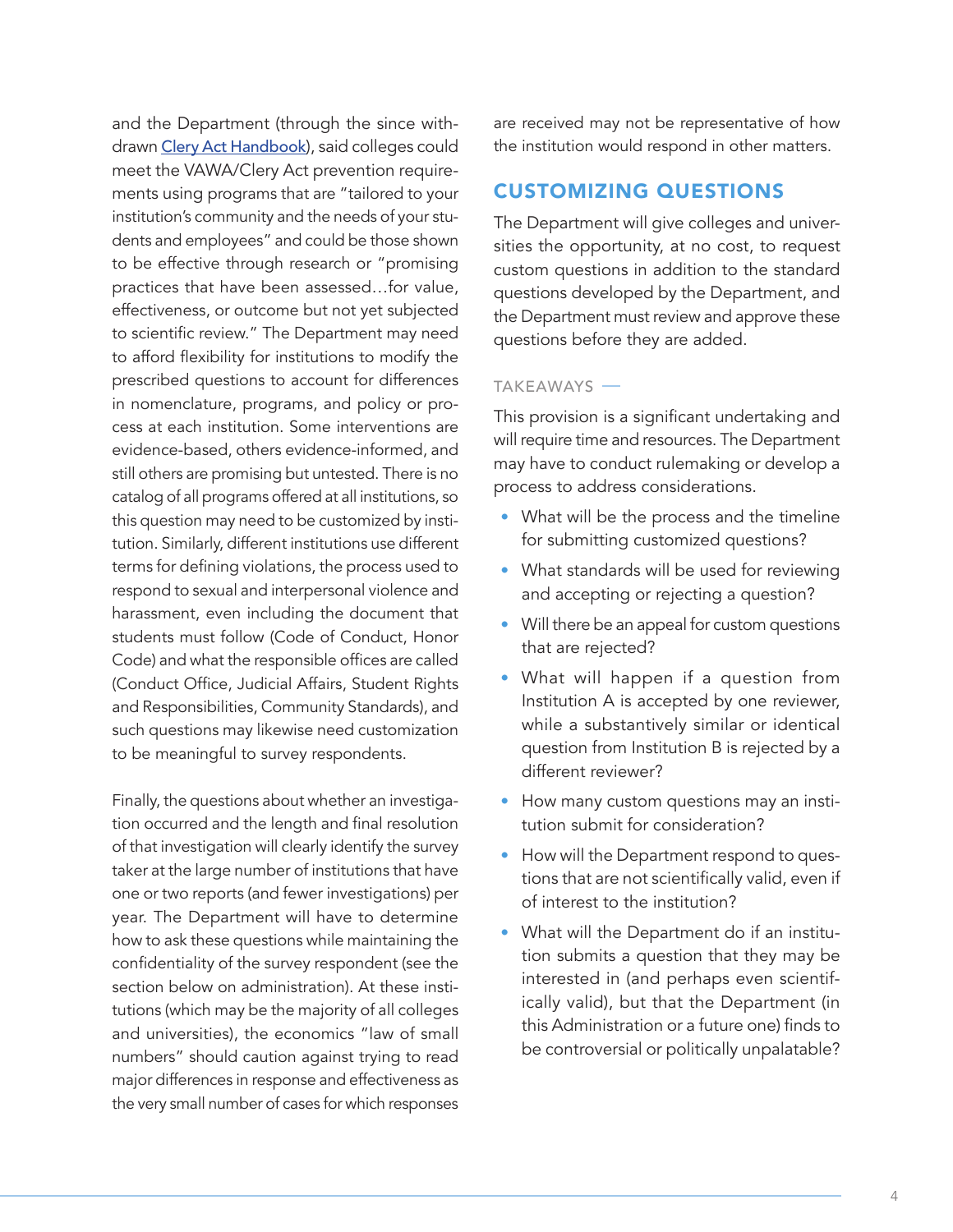Institutions may collectively submit tens of thousands of custom questions and the Department will have to organize, review, and respond in a uniform way. Once accepted, the questions will have to be entered into the Department's survey tool and reviewed for formatting and accessibility. This process may repeat every other year as institutions seek inclusion of new or different questions, and potentially removal of approved questions.

## ACCESSIBILITY

The Department's survey tool must be accessible to individuals with disabilities.

#### TAKEAWAYS

This is a best practice and likely required by other federal accessibility laws, some of which the Department enforces. The Department will have to consider specifically how the survey will be made accessible for those with differing abilities, especially as technology changes.

# INTERSECTION WITH THE CLERY ACT

The responses to the survey will be confidential and are not to be included in Clery Act statistics or provided in a way that can identify the person.

#### TAKEAWAYS

It is a standard practice for these anonymous results to not be included in the Clery Act report, and it is good that the legislative language makes this principle crystal clear. [Recent research](https://journals.sagepub.com/doi/10.1177/10778012221079372) may lead to additional insights on Clery Act reporting when compared to a larger set of climate survey data, and help institutions better understand actual prevalence based on a comparison of Clery Act and climate survey data.

# ADMINISTERING THE SURVEY

Beyond developing the national survey tool, the Department must also build an infrastructure for the survey to be administered to students at every college and university that accepts federal funds. Notably, the bill does not specify whether it must be administered to all students (census) or to a sample (though a census survey may provide a better chance of having a representative sample complete the survey). Survey administration must occur no later than one year after the survey is available, and the survey must be conducted every two years.

#### TAKEAWAYS

#### *Who Administers the Survey?*

The bill uses slightly different language to describe the task for the Department. In 1507(a), the Department must "make available through a secure and accessible online portal, a standardized online survey tool…" In 1507(d), the Department, in concert with other agencies, "shall develop a mechanism by which institutions of higher education may…administer [and] modify" the survey tool." In that same section, it says that "each institution of higher education that receives Federal educational assistance shall administer the survey tool developed." So it is not perfectly clear exactly how the roles will be divided between the Department and institutions. There are at least three main possible paths to compliance:

- 1. Centralized administration
- 2. Distributed institutional link
- 3. Distributed tool with data upload

There are significant pros and cons to each potential approach, and below we lay out specific challenges that can apply to individual approaches or to all three.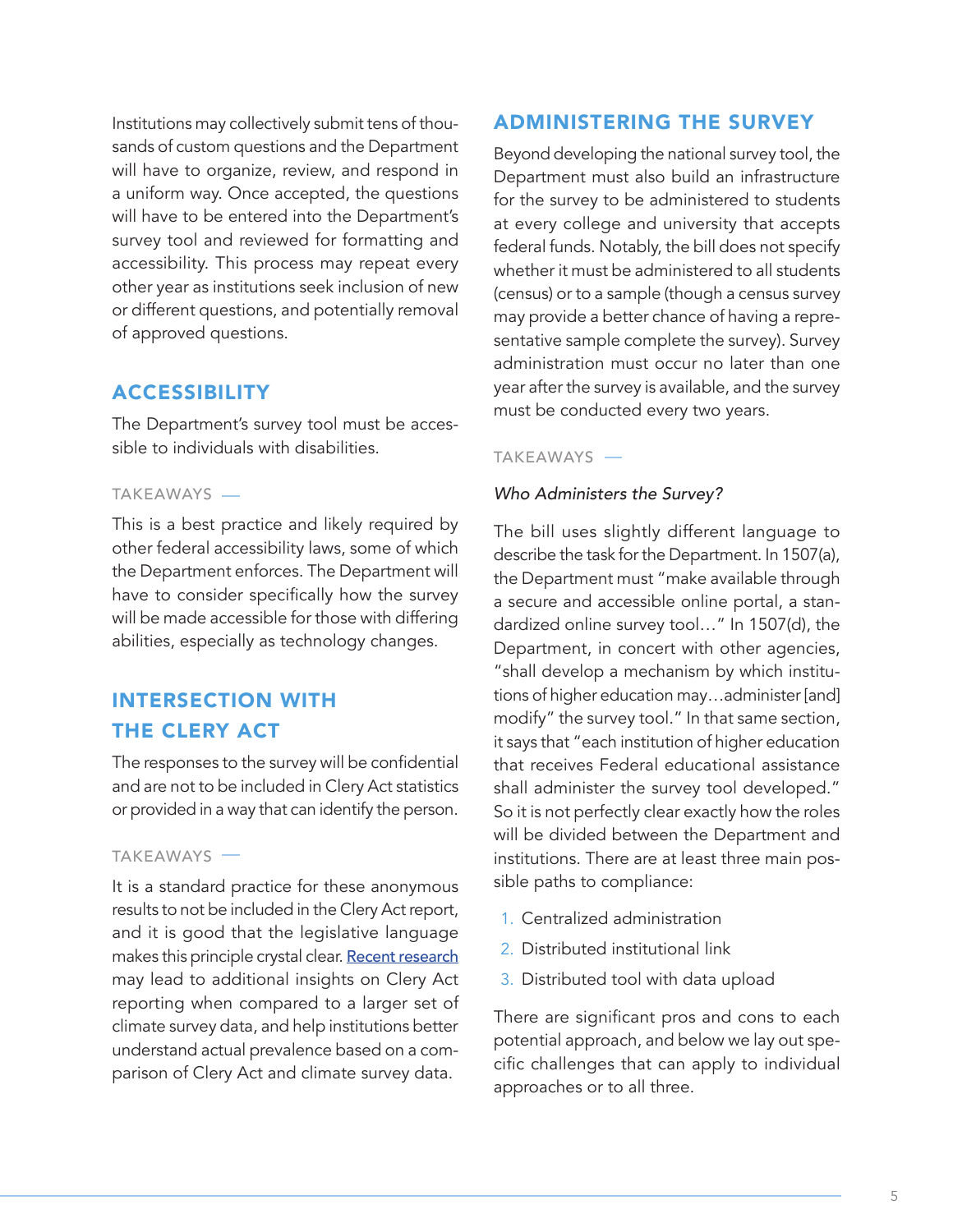# **Centralized** Administration

In a centralized administration, the Department would create a single tool, require institutions to provide it with contact information for students, and distribute the survey to all, or a representative sample, with a unique link for each survey respondent. An example of this type of approach is the **[SUNY climate survey](https://www.suny.edu/climatesurvey/)**, where each campus sent student contact information to the system, and the system conducted the survey for all students (disclaimer, the author served as Principal Investigator for the SUNY survey). This will likely yield the most valid data, though it is the most complicated and expensive.

# **Distributed** Institutional Link

1 2 3

In a distributed institutional link, the department would not collect names and email addresses from campuses, and would instead send each institution a different link that could be shared with students. All students would receive the same link, and data would be received by the Department. The institution would receive aggregate data from the Department and would not know which of its students have used the link (or if any students have taken the survey more than once). This would be the least secure approach and could result in skewed data and challenges determining the representativeness of the sample.

## Distributed Tool with Data Upload

In a distributed tool, the Department would create a tool equivalent to an uneditable (but customized for each institution) Qualtrics or Survey Monkey survey, and institutions would populate it with contact information and send it to students. This could be a single link or individualized links (though that could reveal who has taken the survey and their responses at low numbers). The institution would have to upload results to the Department via a data input tool (as they do with Clery data). This may be the easiest path but is also problematic for campus implementation and confidentiality of responses.

#### *Validity of Data*

If the Department uses a distributed institutional link, there will be questions about representativeness of sample and validity of data. Since anyone can access the link (and it can be forwarded to non-students), it is possible for those with strong feelings to take the survey more than once. The institution and Department will have limited tools to stop this (and will also have to address the possibility of bots filling out the survey). A centralized administration or

distributed tool with personalized links will likely lead to more valid data, though it may be far more complex and expensive to administer and will face many of the challenges laid out below. The less controls there are on who takes the survey (especially with a very long instrument), the less reliable the data, the more questionable the representativeness of the data, and the less meaningful the "apples to apples" comparisons between institutions will be.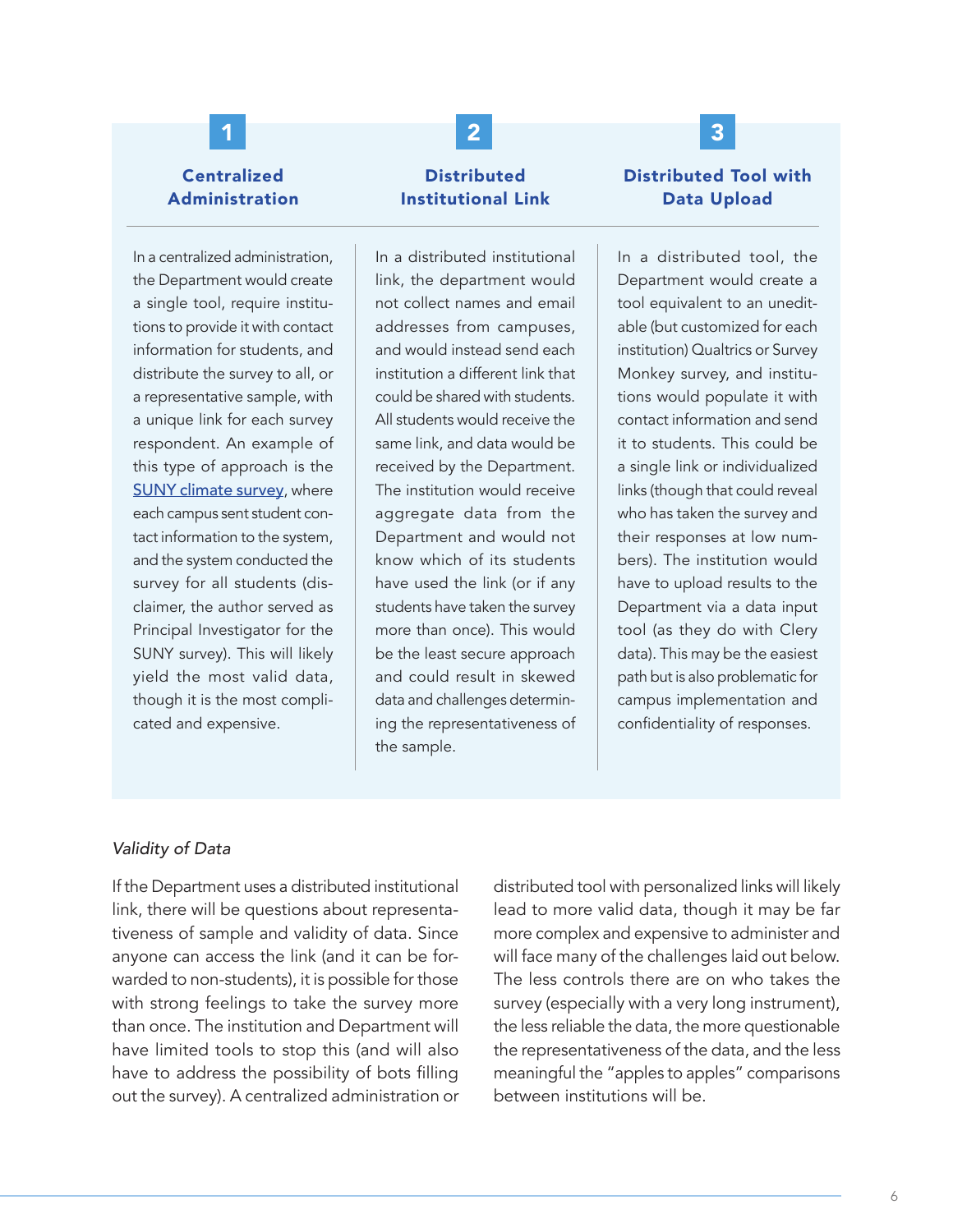#### *Privacy and Security*

If conducting the survey centrally or by distributed link, to protect the survey and its responses, the Department will have to build or buy multiple servers and backups and deploy state-of-the-art security systems. The Department will also have to develop this database while conforming to the requirement in the Higher Education Act (added in the 2008 Higher Education Opportunity Act) not to develop, implement, or maintain "a Federal database of personally identifiable information on individuals receiving" financial aid (with exceptions for programs that pre-dated 2008 and programs necessary for operating Title II, IV, or VII of the Higher Education Act). [20 U.S.C. §1015c \(2008\)](https://www.law.cornell.edu/uscode/text/20/1015c). If the Department uses a distributed tool model, it will have to build a system to collect data from institutions, similar to the Clery Act data that is uploaded each fall, and including a vast range of data points, where a mis-key could lead to a very different survey result. The Department may wish to build in some type of automated uploading in its tool to prevent the type of errors that have been found with manual Clery Act data uploading.

Using any of the approaches, the Department will have to take steps to guard against fraud and spam emails that attempt to drive students to a fake website to collect data. This is, of course, a concern for all surveys and one that institutions take seriously. This survey, however, will include tens of millions of students, and may become a gigantic target for fraud, spam, and phishing attacks. At the same time, the Department will have to develop or procure state-of-the-art data security systems, especially considering the sensitivity of the data, and the potential for blackmail of survey takers. Other federal agencies have been **[breached](https://www.nytimes.com/2020/12/13/us/politics/russian-hackers-us-government-treasury-commerce.html)**, even for some of the [most sensitive data](https://www.opm.gov/cybersecurity/cybersecurity-incidents/), and the

Department will have to have a nearly flawless approach to ensure trust in the tool by future student survey respondents. It is noted again that the nature of the required detailed process questions will mean that at the vast number of institutions with a handful of reports, the survey respondent who answers questions about the length and outcome of an investigation, alongside other details, will be identifiable.

### *Resources for Students Who Are Taking the Survey*

One other aspect of being trauma informed when conducting a survey is providing the survey respondents with contact information for a service provider, available anytime, to speak to while taking the survey. While the Department can potentially use a national hotline, it would be far better to allow customization for each institution to list a campus, local, or state hotline. This may seem like a minor detail to some but will be a critical trauma-informed best practice for a survey that will ask personal, difficult questions (especially for those who have been directly impacted by harassment or violence). If the Department cannot customize the surveys and a national hotline is chosen, the Department should carefully work in coordination with them, as they might not be otherwise staffed or funded for an influx of outreach when potentially tens of millions of students receive this survey for the first time.

### *Considerations for International and Traveling Students*

Some of the students taking the survey will be international students and others will be born domestically but studying abroad when the survey is offered. The Department (and individual institutions) may need to consider the effect of privacy and data security laws in other nations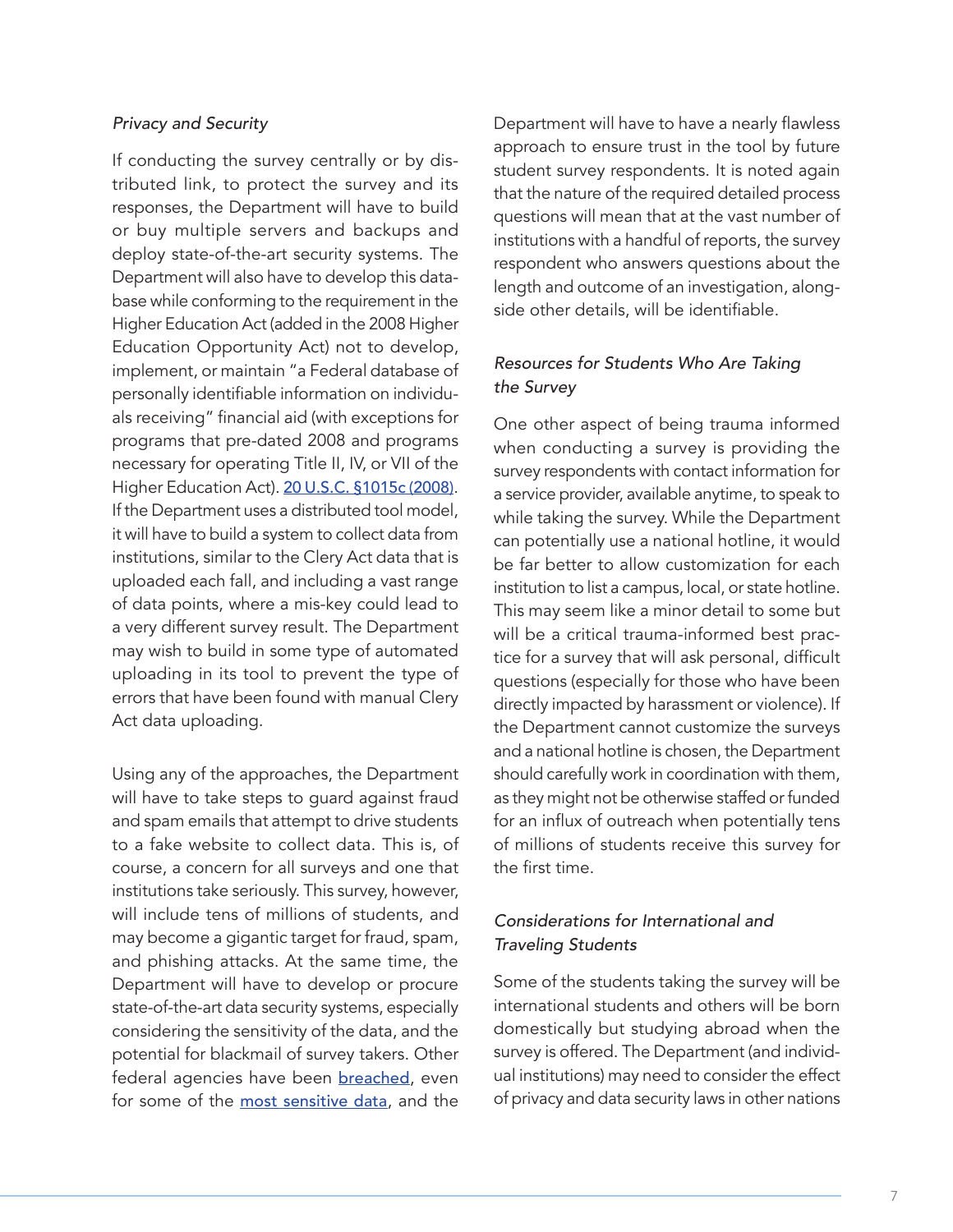for students completing the survey outside the United States. The Department may conclude that the United States, as a sovereign, is not bound by laws such as **[GDPR](https://gdpr-info.eu/)** if it conducts the survey centrally. That immunity, however, may not prove helpful for colleges and universities, if the survey uses either distributed model. This may require some consideration, especially given the data's sensitivity and the additional protections other countries have for the collection and transfer of such data.

#### *Communications and Timing*

If centrally administered, the Department will need to ensure that it collects accurate email addresses for all students, as some colleges and universities do not provide email addresses and many students do not use their institutional email address as their primary form of contact. Not only will every college and university need to "whitelist" the Department of Education email address to ensure that climate survey emails are not marked as spam, every private email provider and internet service provider will have to do so as well, lest a large percentage of notifications never reach their intended recipient. If the path chosen is a distributed link or distributed tool, each institution will have to ensure that its survey email addresses are whitelisted, since sending so many of the same email to all students (especially using certain terms) may be flagged as spam.

Particularly for students who have experienced violence and do not wish to see additional references to the survey topics, the Department should ensure a process to allow students to opt out of additional notifications and reminders. Whether the survey is conducted centrally or distributed, there will be different challenges in this sphere, and a survey built under a law that emphasizes a "trauma-informed approach"

to "avoid re-traumatization" must empower students to determine if they no longer wish to be reminded to participate. If centralized, the Department will need to provide a way for institutions to update lists of students who have enrolled and withdrawn from classwork after the institution submits its contact list to the Department.

#### *Who is a Student?*

As part of this process, the Department must define who is a student eligible to receive the survey. Would students on leave, on suspension, interning but taking no classes, or ABD for a doctoral degree be included for the survey, if the survey is given in a semester in which they are not actively taking classes? What about high school students taking college classes? Or students who are enrolled in multiple colleges (who might receive multiple survey requests)? Is this just for full-time students or also part-time students? What about non-degree or non-credit students? What cutoffs will apply? Will students who are under the age of 18 receive the survey (many climate surveys are addressed only to those 18 and over and are not sent to those in high school who are taking college credits). The Department may have to engage in some rulemaking or policy decisions to establish these standards.

Administering the survey every other year matches what [New York State](http://www.nysed.gov/common/nysed/files/article-129-b-guidance.pdf) (the first state to require such a climate survey) and several other states have chosen and is especially important at community colleges where a longer timeframe between surveys may miss an entire cohort of students. Two years is a good balance to try to reduce survey fatigue while collecting useful data that can measure change, though it differs from the timelines in other states.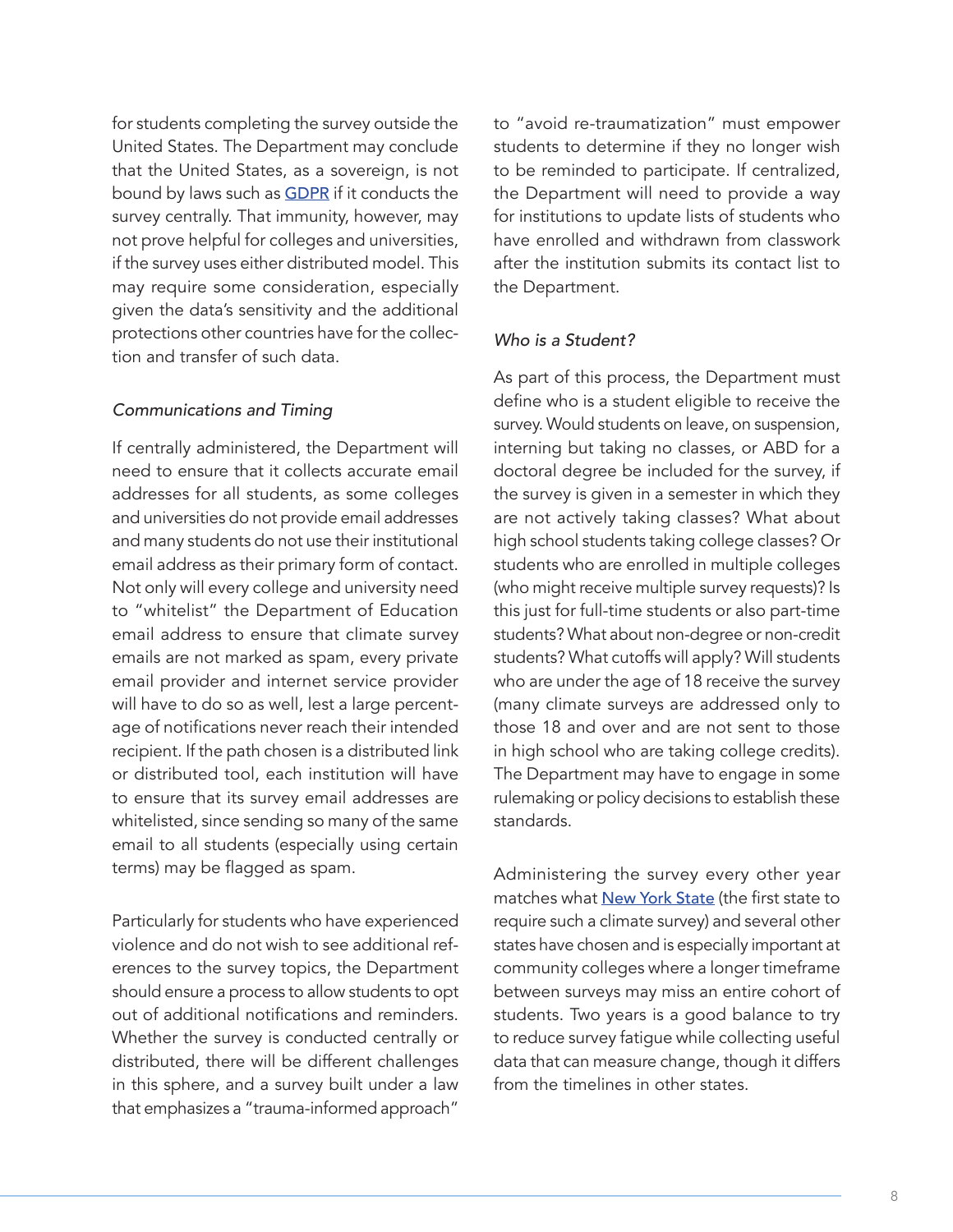Along with defining how often the survey is administered, the Department will have to establish a field period, meaning the amount of time in which the survey is open for responses. The **[Bureau of Justice Statistics](https://bjs.ojp.gov/content/pub/pdf/ccsvsftr.pdf)** recommends at least 57 days for the field period, which can be a challenge since not all institutions use the same academic calendar and for some, a longer field period may exceed the length of programs that may only be a few weeks or months long. The administration will either be simultaneous for all students or at different times/semesters based on institution. Scientifically, simultaneous implementation (with a uniform field period) is better, as institution numbers may differ from fall to spring to summer, leading to some challenges in "comparing apples to apples." Every institution accepting federal funds does not follow the fall/spring academic calendar, and those different schedules must be accounted for. The Department will have to decide if all surveys will be administered simultaneously or if it will use a calendar year approach and an institution can conduct its survey anytime in that biennial year.

### *Questions Abound! More Questions for the Department to Consider Include:*

- Will the survey be made available in more than one language?
	- **•** If so, which ones (noting that there are institutions that accept federal funds for which English is a second language for all or most students)?
- Will the survey be optimized for desktop computers, tablets, and mobile devices?
- Will the Department offer a paper and pencil version for students at institutions that do not provide email addresses or use computers, such as certain religious institutions?
- If some students take the survey on paper, how will confidentiality be protected when returning the forms and how will the data be input in the system?
- If a decentralized tool is used, how will the Department protect the confidentiality of respondents at very small institutions with few incidents, where the responses to the large number of survey questions can lead to the identification of survey respondents before data is uploaded to the Department?

# ENSURING A REPRESENTATIVE SAMPLE

The Department must require that each institution "to the maximum extent practicable" "ensures" that "an adequate, random, and representative sample size of students" (as determined by the Secretary of Education) who are enrolled complete the survey.

#### **TAKEAWAYS**

What is "an adequate, random, and representative sample size" for such a survey? This is likely to be the most controversial element of this legislation and the one that will need the most consideration from the Department, hopefully with input from the higher education community. The Department will have to establish definitions for what it means by "adequate, random, and representative" and what "maximum extent practicable" means. They will likely have to create numerical percentage standards for institutions to strive towards and, if centralized administration or a decentralized link, the Department will have to determine how and on what cadence to communicate this shortfall to institutions while the survey is open. If the Department goes the route of a decentralized link, there is no real way of knowing who has taken the survey, who more than once, and even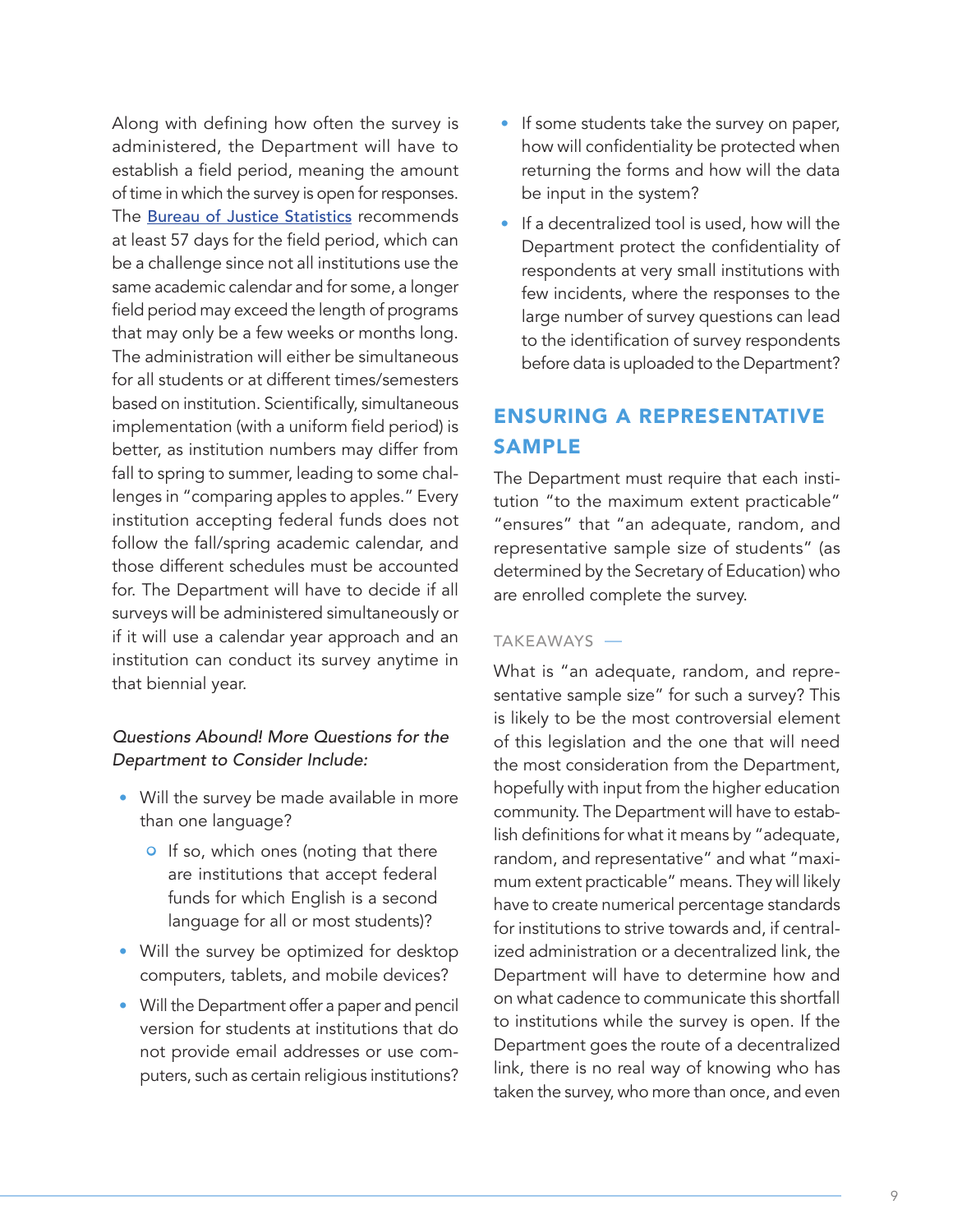whether individuals outside of the institution take the survey, potentially skewing the results.

Further, the longer the survey is (and, based on the required elements, this survey will be very long), the harder it becomes to obtain a representative sample, and the institution-level data as well as the national data may be unrepresentative of the experiences of student populations. The Department may wish to consider the makeup of the student population and whether an institution may achieve its participation goals through incentives (more on this below). The student population makeup may impact reaching the goal of "to the maximum extent practicable." For instance, whether the institution is primarily made up of traditional-aged, on campus students or is a program for non-traditional students taking courses parttime while working (and parenting) full-time, the institution may have an easier or harder time reaching its goals. It is also unclear what, if any, penalties there are for not reaching this goal, whether those penalties may be appealed (as penalties assessed under the Higher Education Act are), and what the process is for making such a determination (as noted earlier, this survey requirement does not appear to be part of Title IV of the HEA, for which violations can result in fines or reductions in funds).

A critical challenge will be that the legislation appears to prevent the Department from telling institutions who has and who has not participated. If this is the case, on a centrally conducted or distributed link approach, it will be difficult to impossible for institutions to improve participation and the representativeness of those participating. For instance, if female identifying students are participating at 30% and male identifying students at 5%, having this information can allow for targeted outreach to male identifying students to raise their participation to the maximum extent practicable; not having this information can lead to additional outreach to all students, but it would not be improving representativeness of the sample.

### NATIONAL REPORT

The Department must create a national report that includes institution-specific data, and each institution must publish its campus-specific results on its website.

#### TAKEAWAYS

The Department will need to establish standards for the thousands of data reports it will create for institutions. For one thing, it will have to determine the minimal size of a data sample to display content (such as at least ten responses before a result can be shared), to preserve privacy. For another, the Department must decide, after what will likely be significant discussion, what the report will look like, and how it will be formatted in a way that is accessible to all students, including students with disabilities, and useful for campus-level reports. The Department will have to decide at what participation percentage number (or how far the sample strays from representing the institution's population) it will withhold an institution's survey results for not having data that is representative, and determine what to post in such a report.

If the Department uses a centralized administration or distributed institutional link, it will have to decide whether institutions will receive raw data, for which they can conduct their own additional analysis, or simply the Department's standard report.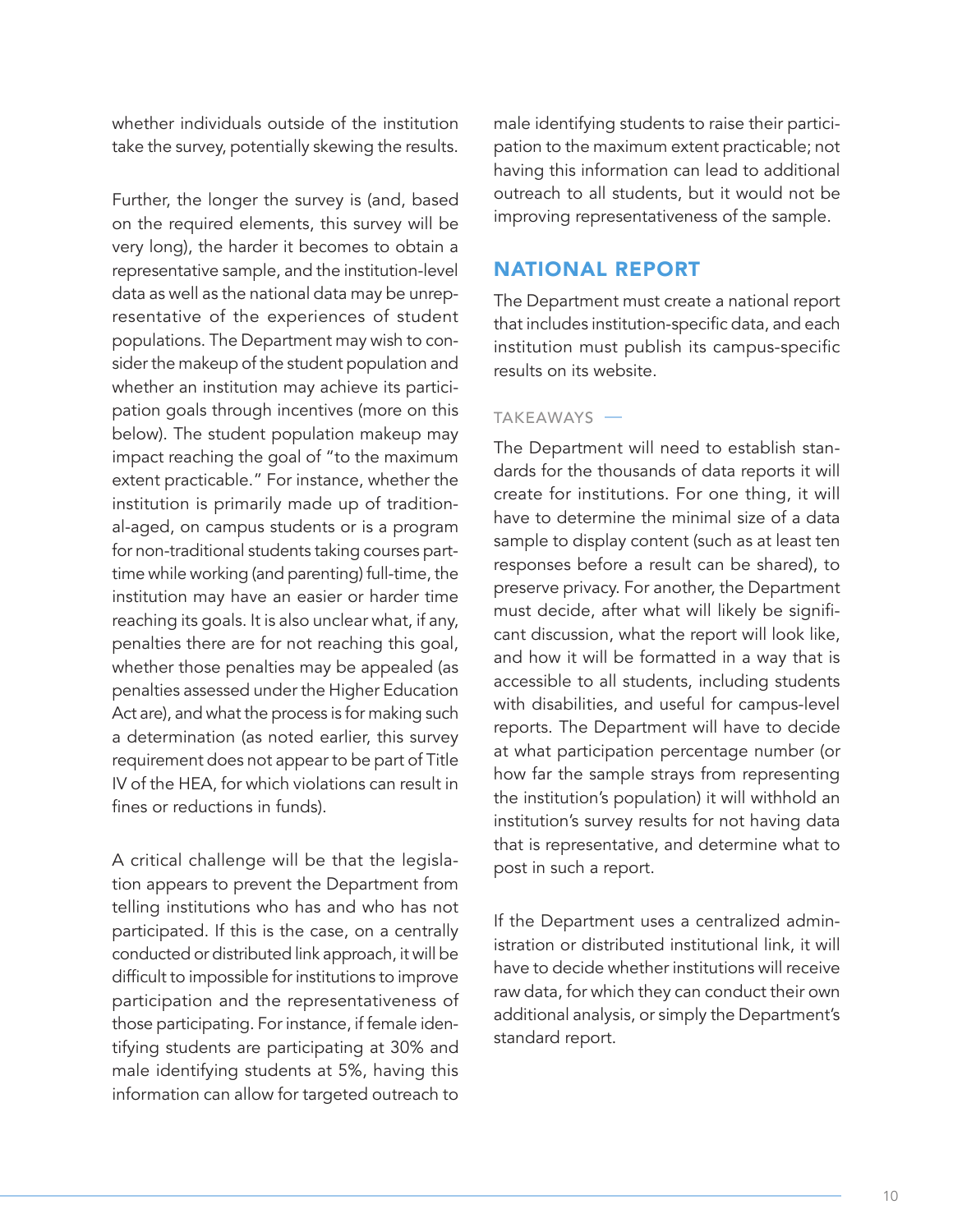If through a distributed tool, the Department will have to decide what level of access the institution will have to that raw data, before data is uploaded to the Department. Whichever path it takes, it will need a process for this data to be transferred securely.

## INCENTIVIZING PARTICIPATION

One other consideration is how we incentivize students to participate in a long survey that asks about sensitive and personal topics. We know from research that incentives are effective in raising participation rates. Given the potential cost, it's hard to imagine that the federal government will be able to fund meaningful incentives for those who complete the survey, and if centralized or via a distributed link, this may be technically impracticable. If the Department uses a decentralized tool, it will have to determine whether to allow institutions to incentivize student participation and, if so, what the standards are (for instance, very high cost incentives may be seen as coercive, as students will not feel truly free not to take the survey), what system will be used to create and award the incentives, and how that can be done in a way that maintains the confidentiality of those who complete the survey (for instance, the survey completion page could lead to a separate incentive survey that cuts ties with the underlying data). The lack of incentives could impact student participation and result in data that does not represent the true student experience. At the same time, unequal distribution of incentives among institutions may lead to skewed results—particularly between resourced and under-resourced institutions—and detract from the legislative intent to have "apples to apples" type comparisons between institutions.

# Conclusion

A national climate survey is a noteworthy goal with the potential to produce an unmatched level of data on the prevalence of campus violence and harassment and build significant policy knowledge in the field. At the same time, this legislative approach presents significant implementation challenges for the Department as well as the thousands of institutions that accept federal funds. The Department, in following this law, may find itself with a long survey, inequitable levels of access, and low response rates, particularly at certain institutions and among certain groups. Reaching the goal will require a considerable amount of funding, personnel, and detailed planning, both at the Department and at individual institutions. Despite the tremendous scope of this survey, this legislation was not subject to hearings and did not go through the standard process of obtaining feedback from all stakeholders, meaning that some of these questions will have to be answered at the agency level.

Although it is only a few pages among thousands of pages in the Omnibus bill, a national climate survey is not a ministerial requirement for the Department. It will be a major lift to plan, develop, and implement, and one that may require significant funds. With surveys, sometimes trying to "have it all" leads us to far less than what a more limited policy approach may yield. Whatever happens, we can "count" on one thing—the next few years will be very interesting—stay tuned.

 $1$  Unless otherwise stated, all references are to Consolidated Appropriations Act, H.R. 2471, 117 Cong. §1507 [2022]).